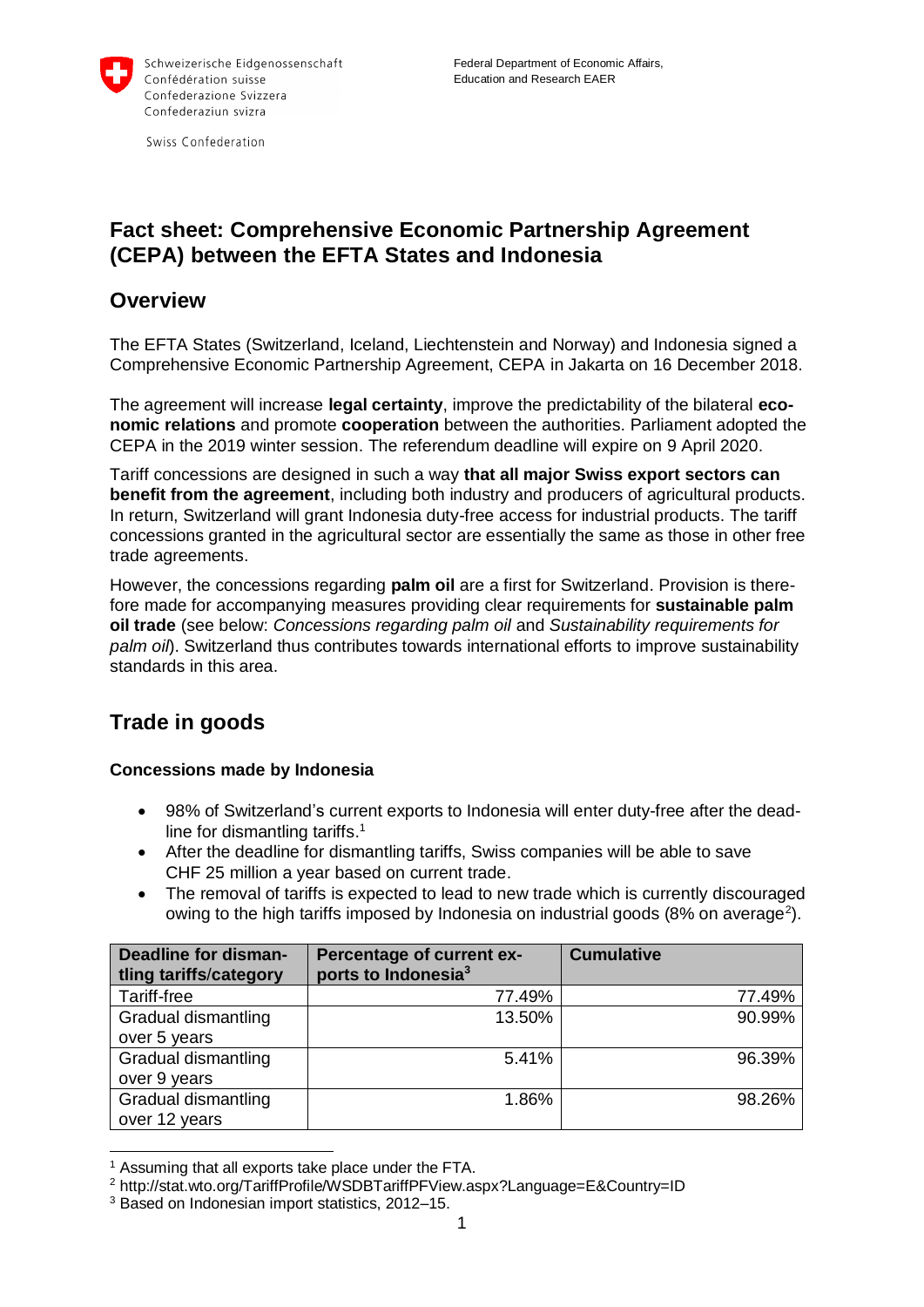| Tariff reduction (gradu- | $0.04\%$ |  |
|--------------------------|----------|--|
| ally over max. 12-14     |          |  |
| years, 25-50% tariff re- |          |  |
| duction)                 |          |  |
| No concessions           | 1.70%    |  |

- Switzerland will receive considerable concessions for its agricultural export interests:
	- o Indonesia will dismantle tariffs on **cheese and dairy products** when the agreement comes into effect, or over five years. For yoghurt the period for dismantling tariffs is nine years.
	- o Tariffs on **coffee, chocolate and biscuits** will be dismantled over a period of twelve years.
	- o Tariffs on **baby food** will be removed as soon as the agreement comes into effect.
	- o Tariffs on **energy drinks** will be dismantled over a period of nine years.
- These are the main concessions for industrial goods:
	- o Tariffs will be removed on almost all **chemical and pharmaceutical products** as soon as the agreement comes into effect or over transition periods of up to nine years.
	- $\circ$  No agreement could be reached on dismantling tariffs for all textile goods, a particularly sensitive sector for Indonesia. However, it was agreed that tariffs will be dismantled on Switzerland's main exports in this area over a period of five to twelve years.
	- o Tariffs on **machines** will be dismantled almost entirely, either when the agreement comes into effect or after periods of five to twelve years.
	- o All tariffs on **watches** will be removed when the agreement comes into effect or after periods of five to nine years.

#### **Concessions made by Switzerland**

#### *General*

- Switzerland grants Indonesia tariff-free market access for industrial products as soon as the agreement comes into effect.
- The concessions made by Switzerland in agriculture are similar to those granted in other FTAs. The concessions are compatible with Switzerland's agricultural policy and do not pose a risk to any sensitive sectors.

#### *Concessions regarding palm oil*

The Federal Council assumes that **total Swiss import of palm oil will not increase as a result of the CEPA**. Swiss palm oil imports from Indonesia are currently very low. In the years 2016-2018 they amounted to an average of 584 tonnes per year, or around 2% of total imports of 30,400 tonnes. It is possible that Indonesia will gain market share in the long term thanks to the agreement. However, this will only be the case if Indonesian palm oil producers are able to meet the **conditions** of the Swiss market. An essential prerequisite for this is compliance with the sustainability requirements for palm oil on the local market, which are high by international standards. Almost all palm oil intended for the Swiss food industry is already certified according to sustainability standards. To ensure that the sustainability requirements are met, the palm oil imported preferentially from Indonesia must have been produced sustainably. The details are regulated by ordinance.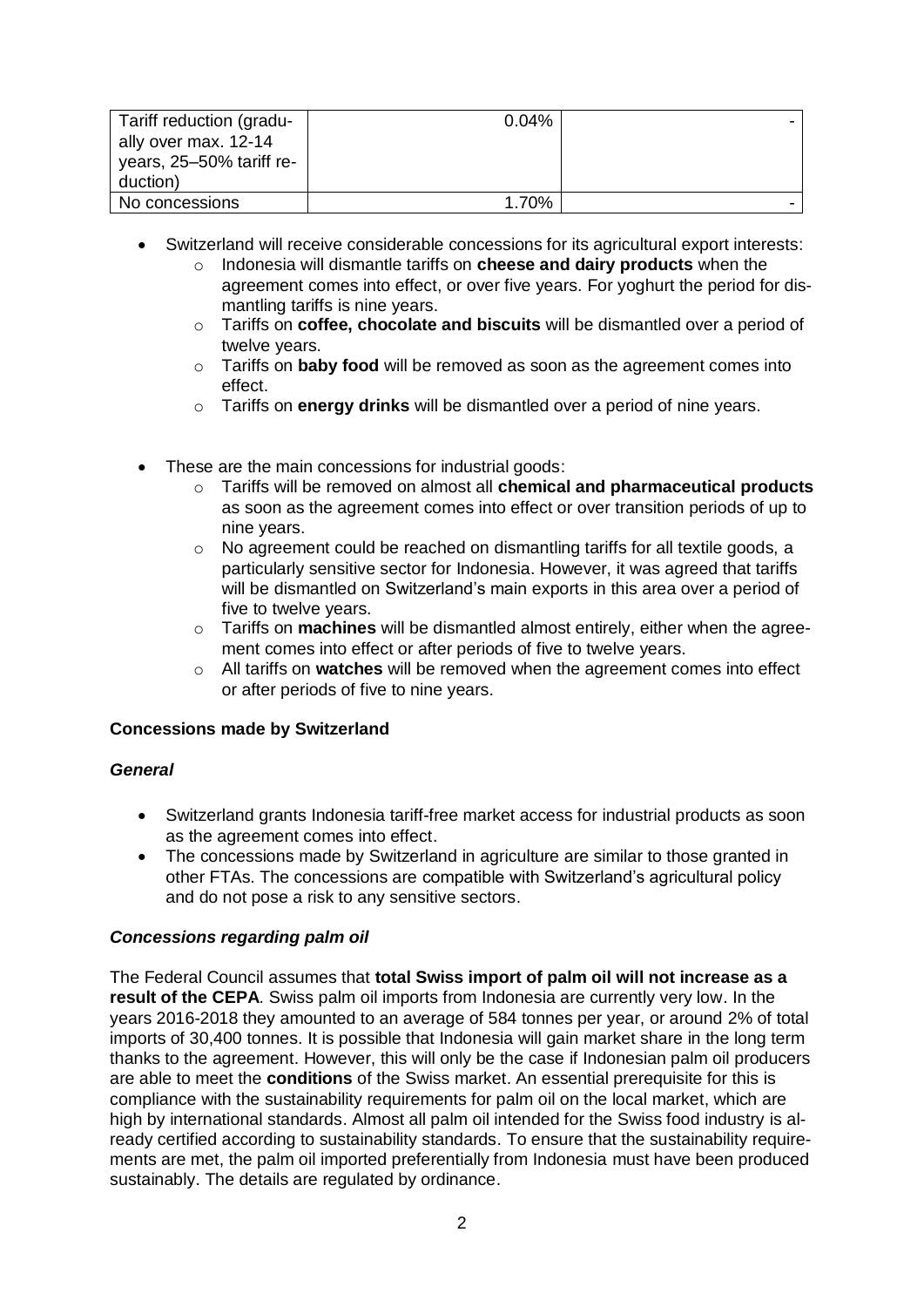In the negotiations, Switzerland granted the following concessions regarding palm oil from Indonesia:

#### **Bilateral quotas**

- Five quotas with a total volume of 10,000 tonnes, rising to 12,500 tonnes over five years:
	- o Quota A: 1,000 tonnes for raw palm oil, 30% tariff reduction, annual growth of 50 t over five years to 1,250 tonnes.
	- $\circ$  Quota B1: 5,000 tonnes for palm stearin, 40% tariff reduction, annual growth of 250 t over five years to 6,250 tonnes.
	- o Quota B2: 1,000 tonnes for palm stearin, 20% tariff reduction annual growth of 50 t over five years to 1,250 tonnes.
	- o Quota C1: 2,000 tonnes for palm nut oil, 40% tariff reduction, annual growth of 100 t over five years to 2,500 tonnes.
	- o Quota C2: 1,000 tonnes for palm nut oil, 20% tariff reduction, annual growth of 50 t over five years to 1,250 tonnes.
- Preferential imports which form part of these quotas must respect the provisions of the article in the FTA on the sustainable management of the vegetable oils sector.
- Furthermore, preferential imports which form part of these quotas must be delivered in 22-tonne tanks to ensure the traceability of the palm oil.

#### **Further concessions**

- Tariff-free quotas of 100 tonnes for Red Virgin palm oil in bottles of maximum two litres for direct consumption.
- Existing practices with Indonesia are now contractually formalised:
	- $\circ$  Tariff-free market access for palm oil which is to be processed and re-exported (existing procedure in temporary importation for inward processing, which will continue).
	- o Tariff-free market access for palm oil intended for technical purposes or to produce soups and sauces.
- If Switzerland grants better market access concessions to other major palm oil producers (in particular Malaysia) at a later date, it must extend these concessions to Indonesia at the country's request.

#### **Safeguard mechanism**

 The agreement contains a safeguard mechanism which allows Switzerland to take appropriate action regarding imports of Indonesian palm oil should these imports put pressure on the Swiss oil seed market.

#### **Sustainability requirements for palm oil**

- The concern with respect to palm oil production conditions is addressed in Article 8.10 of the CEPA on sustainable management of the vegetable oil sector.
- In order to ensure environmentally, economically and socially sustainable production of vegetable oil, Indonesia is committed to effectively implement laws to protect primary forests, peatlands and related ecosystems; to stop deforestation, peat drainage and slash-and-burn practices; and to respect the rights of indigenous communities and workers.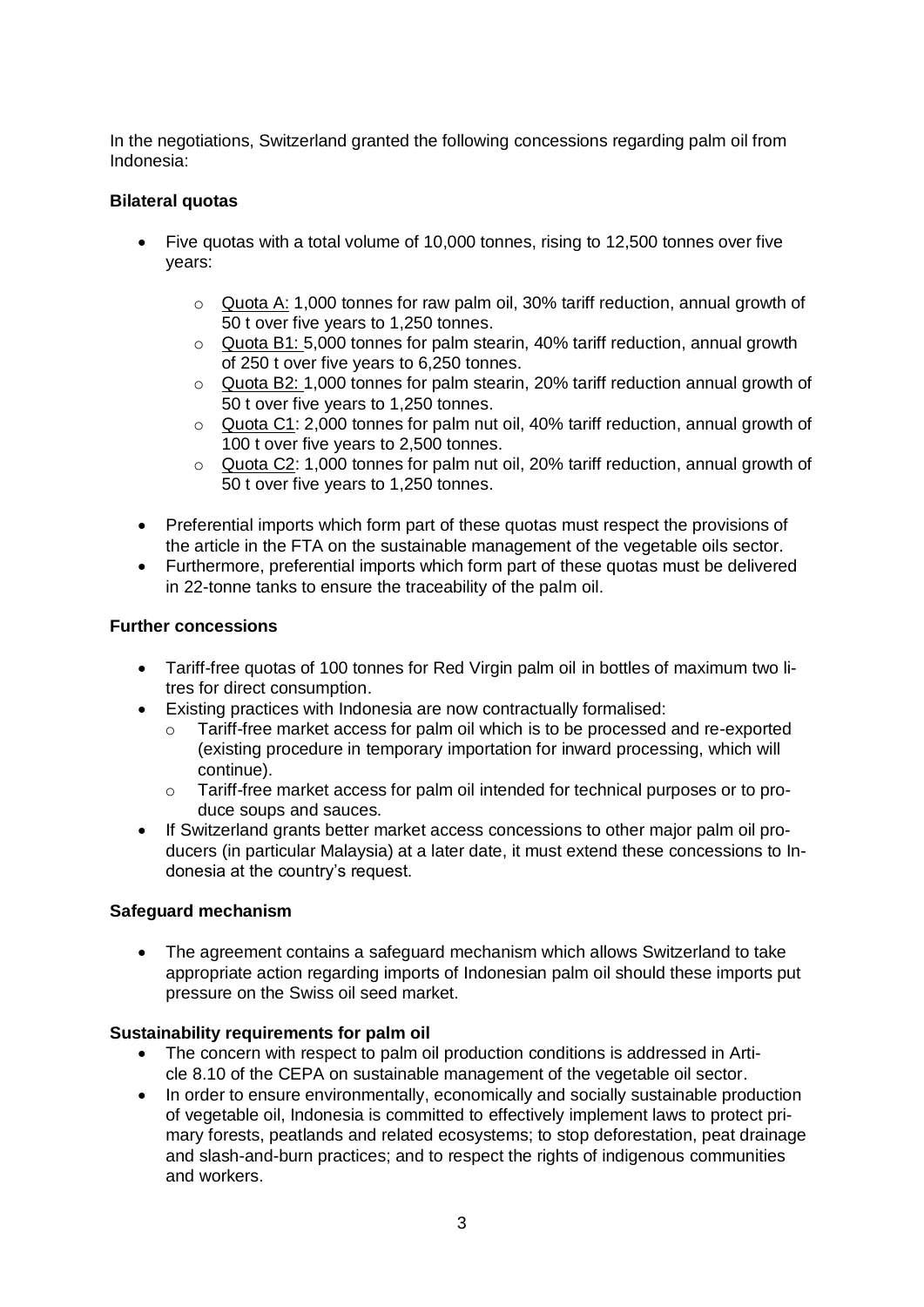- Furthermore, Indonesia and the EFTA States support the establishment of sustainability standards in the vegetable oil sector and cooperate to raise existing standards. They also undertake to ensure the transparency of the rules applicable to the vegetable oil sector.
- Indonesia and the EFTA States commit themselves to ensuring that vegetable oils traded under the CEPA are produced under these framework conditions.
- If Swiss importers are to benefit from the partial tariff reductions for palm oil, they must ensure that the imported oil complies with the agreed sustainability principles.
- The various federal offices concerned are currently in the process of drawing up the implementing provisions for these obligations under international law. The rules will be put into force together with the CEPA.

## **General provisions on trade and sustainable development**

- The chapter on trade and sustainable development covers the environmental and labour aspects of trade and is in line with the commitments of the EFTA States and Indonesia under the United Nations Sustainable Development Goals (SDGs).
- The EFTA States and Indonesia reaffirm, inter alia, their commitment to respect and effectively implement the multilateral environmental agreements and ILO conventions ratified by them.
- In addition, the contracting parties undertake to ensure that the principles set out in national legislation should not be weakened in terms of environmental protection and labour standards to attract investment or gain a trade advantage.
- They also reaffirm the commitments they have made under international human rights instruments.
- In addition, the chapter includes provisions on the sustainable management of forest resources and fisheries, and the promotion of sustainability certification systems.

## **TBT and SPS measures**

- The clauses on technical barriers to trade (TBT) and sanitary and phytosanitary measures (SPS) each include the provisions from the relevant WTO agreements. There is a review clause for these two areas, under which, if the EU and Indonesia subsequently conclude an agreement, Switzerland will obtain from Indonesia conditions equivalent to those obtained by the EU.
- For SPS measures, the parties will apply a system of checks to assess entities which export food products. In addition, the number of SPS certificates will be limited and based on international standards. Import controls are based on risk assessment and the principle of non-discrimination. When no risk is perceived, products will not be held at the border pending results.

## **Services**

- The agreement contains provisions that go beyond the General Agreement on Trade in Services (GATS) with regard to financial services, telecommunication services, tourist services, recognition of qualifications, movement of natural persons and the recognition of skills and certificates of competency and training of maritime crew members. The financial services provisions are particularly ambitious and are in line with Swiss standards.
- With regard to market access (positive list method), Indonesia's commitments to the EFTA States are slightly higher than its commitments under GATS.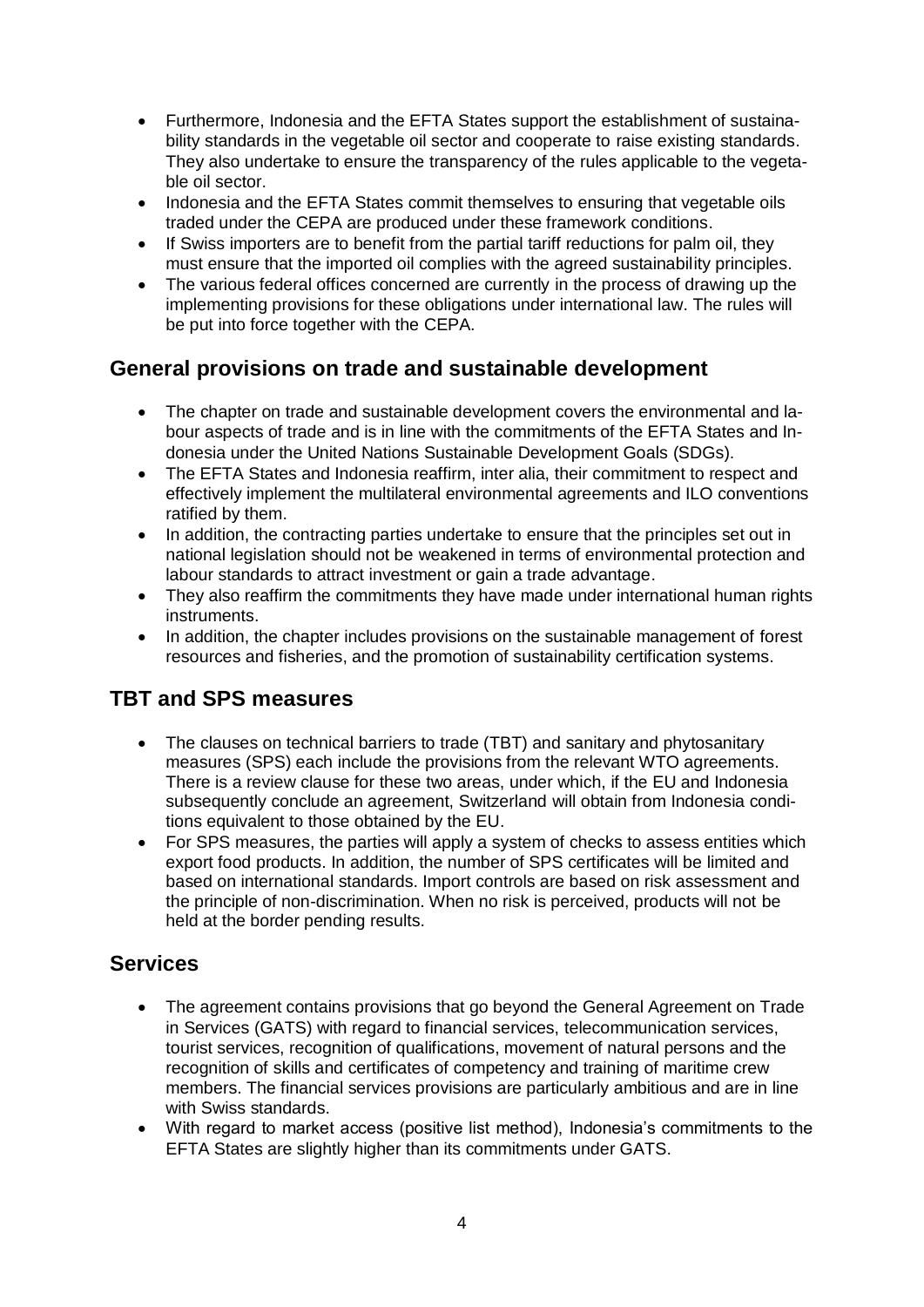## **Investment**

- Swiss investors can found or acquire a company in the non-services sector under the same conditions as Indonesian investors. This principle of national treatment applies to the founding or acquisition of companies with legal personality and of subsidiaries or representative offices.
- Indonesia has agreed a broad range of commitments. The manufacturing sector, which is particularly important for Switzerland, is now largely open to Swiss investors, although there are minimum capital requirements and in some cases partnership requirements. In general, the revised list of Indonesian obligations reflects national legislation and corresponds in large part to concessions made by Indonesia in other free trade agreements (e.g. with Japan).

## **Intellectual property**

- The CEPA provisions improve legal certainty for the innovative Swiss economy in the Indonesian market. They afford protection on copyright and related protective rights, trademarks, geographical indications, indications of origin, designs, patents, plant varieties, topographies of microprocessors and confidential information.
- The level of protection is based on the WTO's TRIPS agreement (Agreement on Trade-Related Aspects of Intellectual Property Rights) and exceeds this in some points.
- In an additional agreement (Record of Understanding) forming an integral part of the CEPA, Indonesia recognises that the fact that a product is imported may not in itself constitute grounds for granting a compulsory licence. This ensures that the patent can also be exercised for imported goods.
- However, existing rights under the TRIPS agreement on issuing compulsory licences are explicitly protected.
- The agreement requires the parties to protect test data for plant protection products for a period of ten years, and medicinal product test data for a period to be determined by each party in national law.
- The contracting parties undertake to comply with the substantive provisions of the International Convention for the Protection of New Varieties of Plants. In doing so the Agreement takes into account the special situation of Indonesia by stating that this obligation does not affect the rights of Indonesia to protect its local plant varieties. Indonesia thus has sufficient flexibility to establish or maintain its own systems for the protection of new plant varieties, taking into account the specificities of the local seed system.

## **Public procurement**

 The agreement essentially contains a negotiation clause which guarantees the EFTA States, upon request, the possibility to negotiate access to public procurement markets in the event that Indonesia should conclude an agreement with a third country with commitments in this field.

## **Economic cooperation**

 The EFTA States and Indonesia intend to increase economic cooperation with a view to improving the mutual benefits of this agreement in accordance with national strategies and policy objectives and taking into account the different levels of social and economic development.